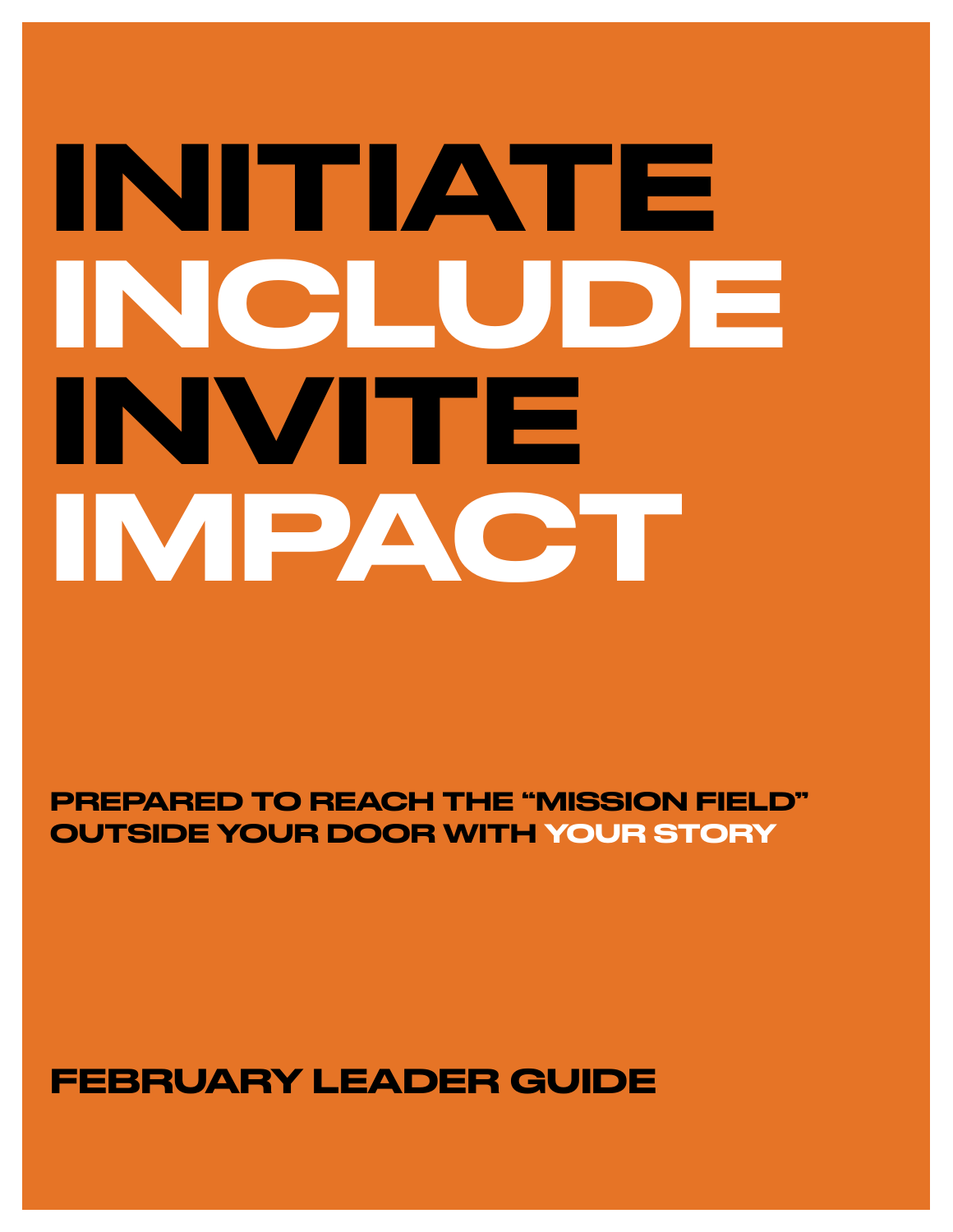# INITIATE INCLUDE INVITE IMPACT

**FEB 6 The WHY FEB 13 The HOW FEB 20 Your Story FEB 27 Tough Questions** Statistics tell us that the average person living in a neighborhood knows (by name) one other home owner within the eight closest homes around them. As a culture, we have lost the art of knowing our neighbors and caring for them. If we are going to reach the next generation with the Gospel of Jesus, we (the body of Christ) need to change that narrative.

Pastor Kenneth will begin a sermon series through the book of Acts called "Sent". The whole book of Acts is about spreading the message of Jesus to a lost world.

So, when Jesus says in Matt 9, "… The harvest is plentiful but the workers are few. Ask the Lord for the harvest, therefore, to send out workers into his harvest field", is he speaking to us? The obvious answer is yes**.**

The mission field is no longer just in a third world country, it is no longer just in the prison systems or in cities where we see lots of unrighteousness. The mission field is right here in the deep south. It is our neighbors, school friends, teammates, co-workers and family.

The truth of the Gospel is as real today as it was during the days of the apostles as they spread the word of Christ wherever they went. Ultimate freedom and ultimate peace can only come from the "author and perfecter" of our Faith, Jesus Christ. Let's encourage each other to be prepared to share our own story of faith and the story of Christ who has set us free and gave us an abundant and eternal life.

Our mission statement reads, "**Investing in people who will impact their world for Jesus**." Let's use the month of February to equip the people of God to be ambassadors of the goodness of Jesus!

INITIATE opportunities and conversations to know those right around you and to be praying for them.

INCLUDE them by having them over for a meal, sitting with them at school lunch or simply inviting your next door neighbor to take a walk.

**INVITE** those you have gotten to know by asking them if they would go to church with you (and sit with you).

**IMPACT** by being available to share YOUR STORY of faith to those God has already put in your path.

Let's be intentional and prepared to share the hope we have in Jesus!

"But in your hearts set apart Christ as Lord. **Always be prepared to give an answer to everyone who asks you to give the reason for the hope that you have**. But do this with gentleness and respect." I Peter 3:15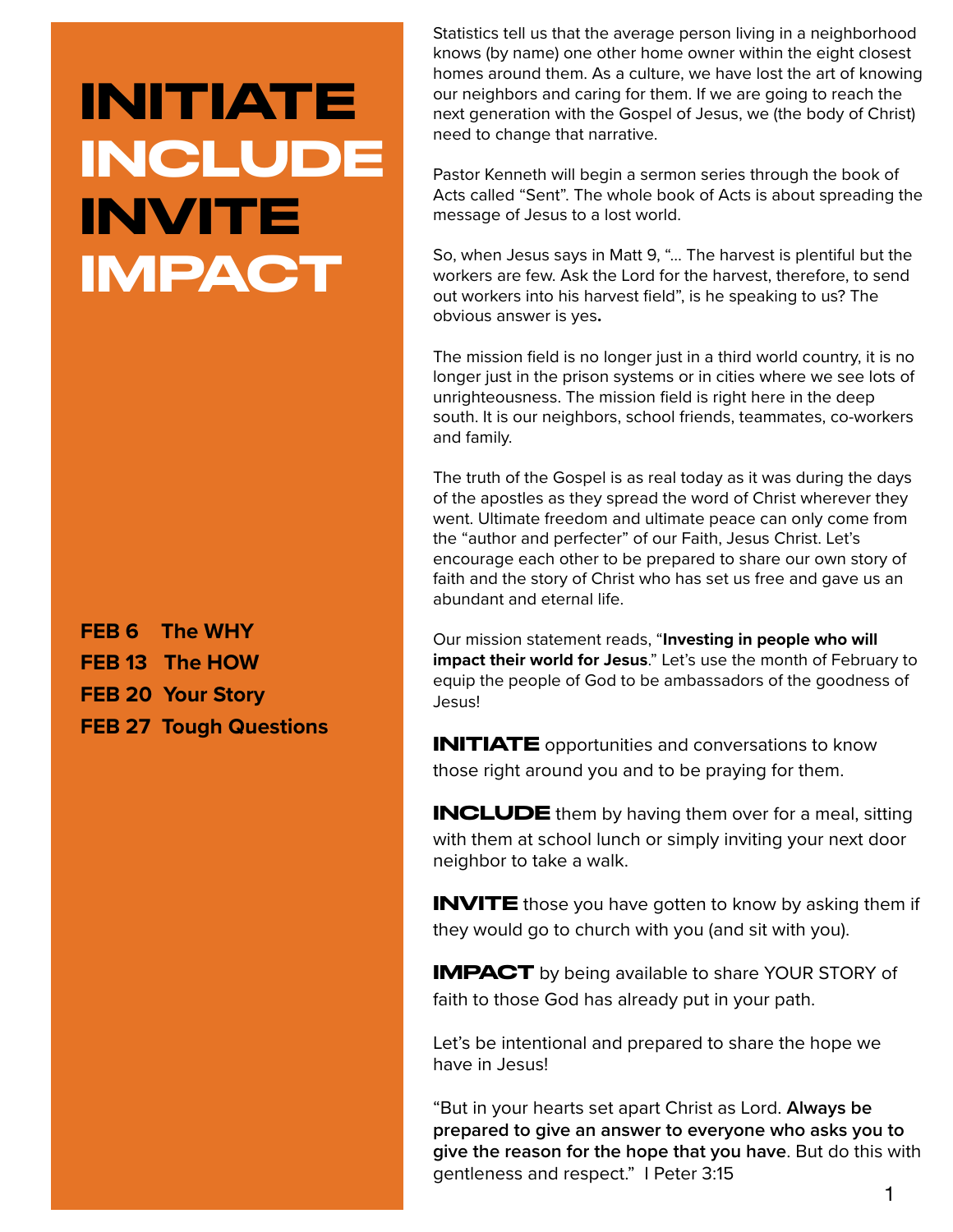#### LESSON 1: THE WHY THE STORY OF PHILIP (the evangelist) and the ETHIOPIAN **EUNUCH**

#### ACTS 8:4-8, 26-40



#### INTRO

- What do you think of when you hear the word "evangelist"?
- Do you see yourself as an evangelist?

It's amazing to think about God's plan to reach the nations is with his people. This is a task carried out by Christians way back at the beginning of the early church in Acts and is still the method which God uses to advance and grow His kingdom today. Every believer in Jesus at some point in their life was not, someone told them the Gospel good news. Maybe it was a parent, a co-worker, a friend or family member but in God's sovereignty they were obedient to share.



#### CONTEXT

In the days of the early church Satan had a plan of persecution to all who believed. This plan however had the opposite effect to what he intended. Instead of smothering the gospel, persecution only lead to spreading it.

Where we will pick up in Acts 8, Stephen has just been stoned and Saul has began his quest to destroy the church. This hostility scattered faithful Christ followers who preached the gospel wherever they went. So in the midst of persecution, wonderful things happened. The Holy Spirit revealed himself in mighty and miraculous ways. Specifically, we are going to look at the Spirit's work in Philip, who was called away from "where the action was" to share the good news about Jesus to one individual - an Ethiopian.

#### *READ ACTS 8:4-8*

- Isn't it easy to share the gospel when people are eager, willing, and ready to listen?
- Have you ever experienced something or a situation like this?
- How significant is it that Philip, a Jew, went to Samaria?
- Where are you called to go? Is there any place you would be unwilling to go?

#### *READ ACTS 8:26-40*

- Where in this story do we see obedience from Philip?
- What would it have been like for Philip to leave a place where so many exciting things were happening to go down a desert road?
- What were the factors involved in the Ethiopian becoming a Christian?
- What role did scripture play in the Ethiopian's conversion?
- How was Philip's ministering to the eunuch the beginning of witnessing to the ends of the earth?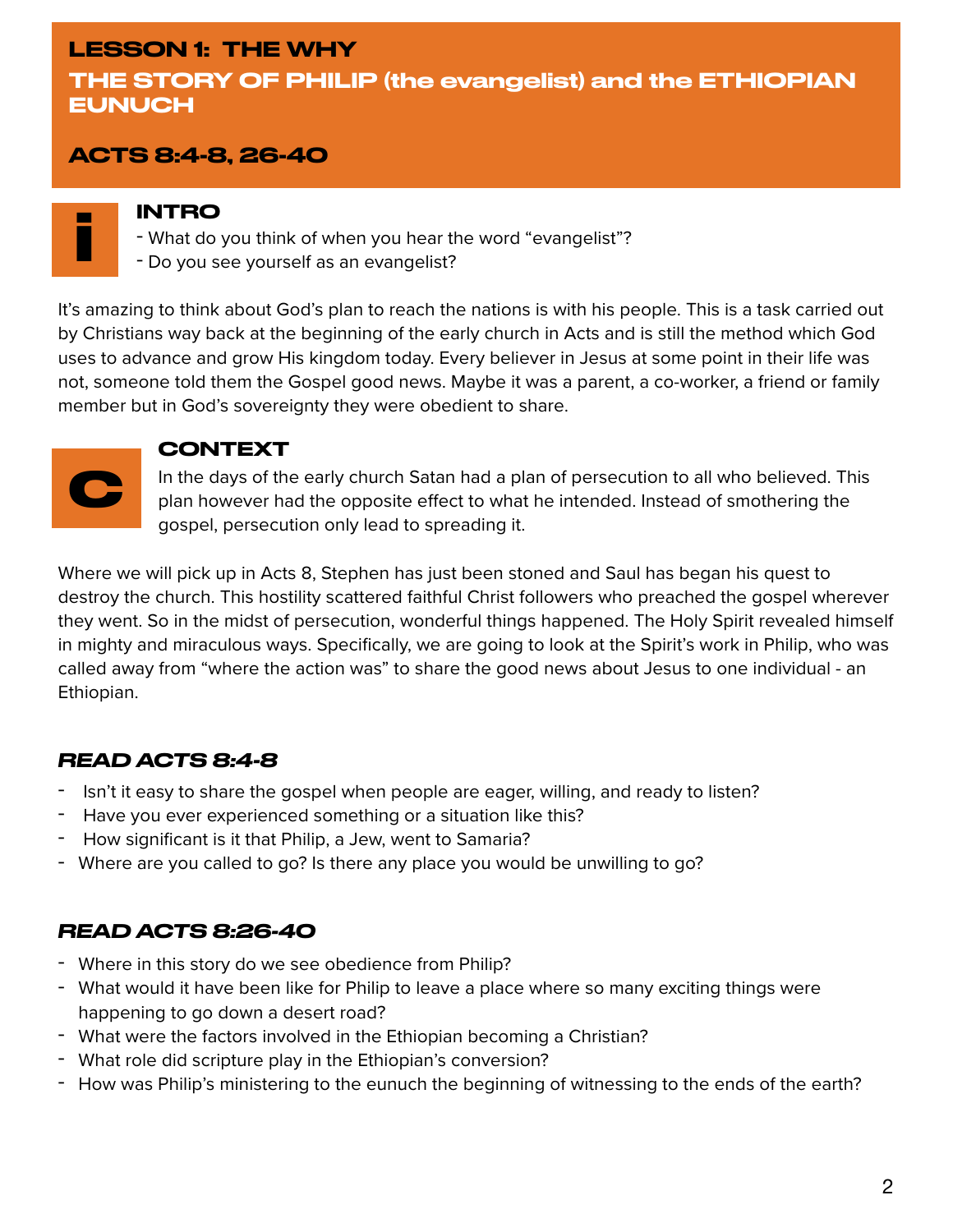| <b>APPLY</b> |                                                                                                                                                                                                                                                                                                                                      |
|--------------|--------------------------------------------------------------------------------------------------------------------------------------------------------------------------------------------------------------------------------------------------------------------------------------------------------------------------------------|
|              | In this story we see Philip share the gospel with people of different ranks,<br>different races, and different classes. Philip is ready with proper preparation all<br>while depending on the power and sovereign work of the Spirit.                                                                                                |
|              | What are the excuses we make to not share the gospel?<br>How does reading this story encourage you?<br>Why do you think God chooses to use his people to advance his gospel?<br>- What have you learned from this passage that might help you in your witness?<br>Who in your life do you know is lost and needs to hear the gospel? |
| PRAY         |                                                                                                                                                                                                                                                                                                                                      |
|              | - For obedience like Philip.<br>- For help in seeing other people like God sees them.<br>For recognizing our purpose as believers and for opportunities to share the<br>gospel with the lost.                                                                                                                                        |
|              | <b>GOSPEL SCRIPTURES</b>                                                                                                                                                                                                                                                                                                             |
|              | Romans 3:23, "For all have sinned and fall short of the Glory of God."                                                                                                                                                                                                                                                               |
|              | <b>Romans 6:23</b> , "For the wages of sin is death, but the gift of God is eternal life through<br>Jesus Christ our Lord."                                                                                                                                                                                                          |
|              | <b>Romans 5:8,</b> "But God proves His own love for us in that while we were still sinners,<br>Christ died for us!"                                                                                                                                                                                                                  |
|              | <b>Romans 10:9,</b> "If you confess with your mouth, Jesus is Lord, and believe in your<br>heart that God raised Him from the dead, you will be saved.                                                                                                                                                                               |
|              | <b>John 3:16,</b> "For God so loved the world that he gave his one and only Son, that<br>whoever believes in him shall not perish but have eternal life."                                                                                                                                                                            |
|              |                                                                                                                                                                                                                                                                                                                                      |

LEADER NOTES: It is important that at the end of the lesson we begin to make a transition to next week's lesson on "The How". Next week we will talk through the power of someone's Story (testimony) and how they came to know Jesus. You don't have to be a Bible scholar like Philip to let people know the Truth of Jesus and His Gospel.

Being PREPARED to share your STORY is the simplest way to share the Good News of Jesus. Next week we will talk through a method of developing your story in 3 minutes or less.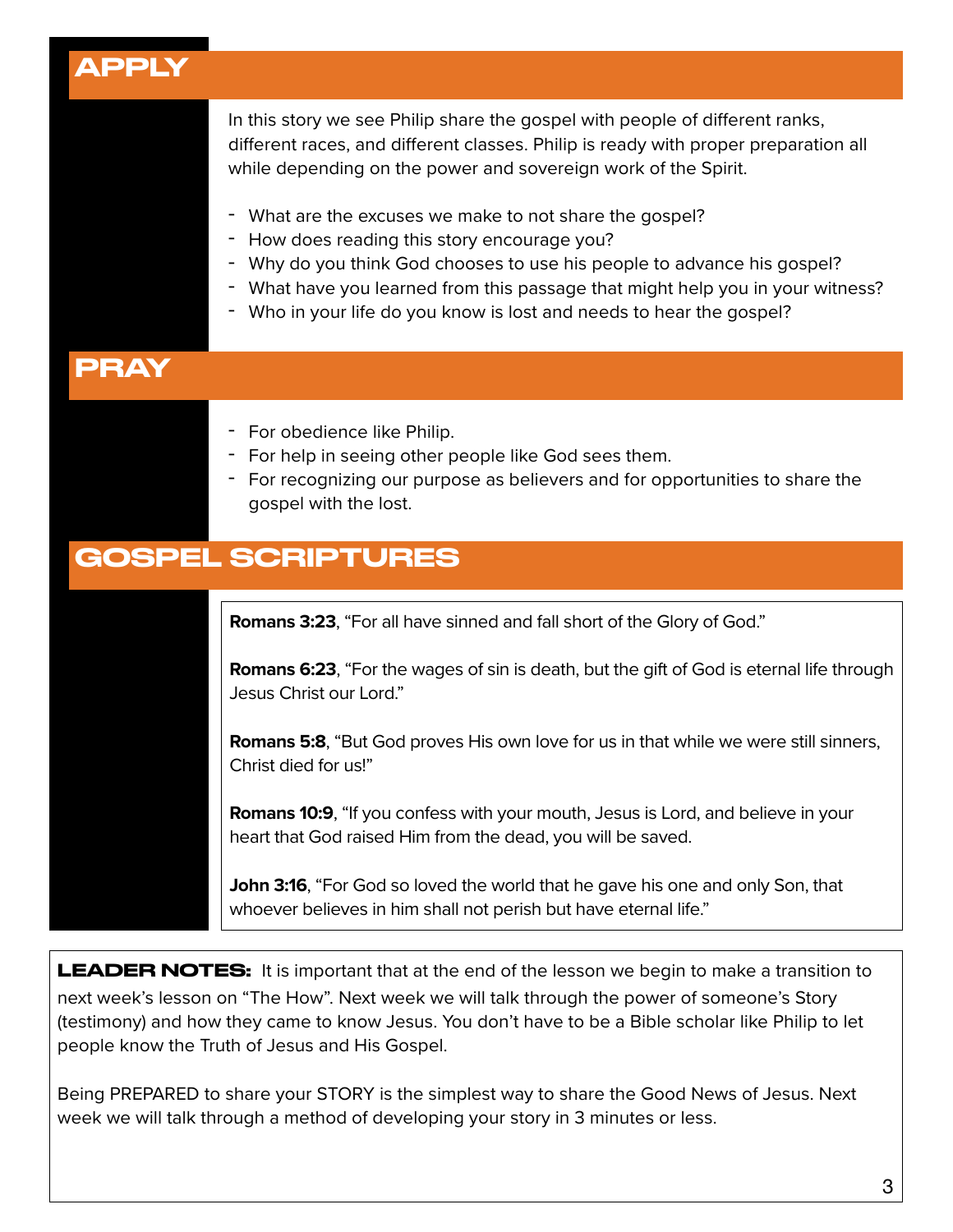#### LESSON 2: THE HOW HOW DO I COMMUNICATE MY STORY?

#### ACTS 22:1-21 (PAUL'S STORY)

LEADER NOTES: Be prepared to share your own story of faith after reading the text to the class. Your story needs to be no more than 3 or 4 minutes in length and contain the same elements (method) that we see in Paul's story (as described below)

| <b>Paul's life</b><br>before meeting<br><b>Jesus</b>           | 22 "Brothers and fathers, listen now to my defense before you." 2 When they<br>heard that he was addressing them in Aramaic, they became even<br>quieter. 3 He continued, "I am a Jew, born in Tarsus of Cilicia but brought up in<br>this city, educated at the feet of Gamaliel according to the strictness of our<br>ancestral law. I was zealous for God, just as all of you are today. 4 I persecuted<br>this Way to the death, arresting and putting both men and women in jail, 5 as both<br>the high priest and the whole council of elders can testify about me. After I<br>received letters from them to the brothers, I traveled to Damascus to arrest those<br>who were there and bring them to Jerusalem to be punished.                     |
|----------------------------------------------------------------|-----------------------------------------------------------------------------------------------------------------------------------------------------------------------------------------------------------------------------------------------------------------------------------------------------------------------------------------------------------------------------------------------------------------------------------------------------------------------------------------------------------------------------------------------------------------------------------------------------------------------------------------------------------------------------------------------------------------------------------------------------------|
|                                                                | <b>Paul's Testimony</b>                                                                                                                                                                                                                                                                                                                                                                                                                                                                                                                                                                                                                                                                                                                                   |
| <b>How Paul met</b><br><b>Jesus</b>                            | 6 "As I was traveling and approaching Damascus, about noon an intense light<br>from heaven suddenly flashed around me. 7 I fell to the ground and heard a voice<br>saying to me, 'Saul, Saul, why are you persecuting me?' 8 "I answered, 'Who are<br>you, Lord?' "He said to me, 'I am Jesus of Nazareth, the one you are<br>persecuting.' 9 Now those who were with me saw the light, but they did not hear<br>the voice of the one who was speaking to me. 10 "I said, 'What should I do, Lord?'                                                                                                                                                                                                                                                       |
| (the<br><b>circumstances</b>                                   | "The Lord told me, 'Get up and go into Damascus, and there you will be told<br>everything that you have been assigned to do.'                                                                                                                                                                                                                                                                                                                                                                                                                                                                                                                                                                                                                             |
| that led you to<br>accept Jesus<br>as your Lord<br>and Savior) | 11 "Since I couldn't see because of the brightness of the light, I was led by the<br>hand by those who were with me, and went into Damascus. 12 Someone named<br>Ananias, a devout man according to the law, who had a good reputation with all<br>the Jews living there, 13 came and stood by me and said, 'Brother Saul, regain<br>your sight.' And in that very hour I looked up and saw him. 14 And he said, 'The<br>God of our ancestors has appointed you to know his will, to see the Righteous<br>One, and to hear the words from his mouth, 15 since you will be a witness for him<br>to all people of what you have seen and heard. 16 And now, why are you<br>delaying? Get up and be baptized, and wash away your sins, calling on his name.' |
| <b>Paul's life after</b><br>he met Jesus                       | 17 "After I returned to Jerusalem and was praying in the temple, I fell into a<br>trance 18 and saw him telling me, 'Hurry and get out of Jerusalem quickly,<br>because they will not accept your testimony about me.' 19 "But I said, 'Lord, they<br>know that in synagogue after synagogue I had those who believed in you<br>imprisoned and beaten. 20 And when the blood of your witness Stephen was<br>being shed, I stood there giving approval and guarding the clothes of those who<br>killed him.'                                                                                                                                                                                                                                               |
|                                                                | 21 "He said to me, 'Go, because I will send you far away to the Gentiles."                                                                                                                                                                                                                                                                                                                                                                                                                                                                                                                                                                                                                                                                                |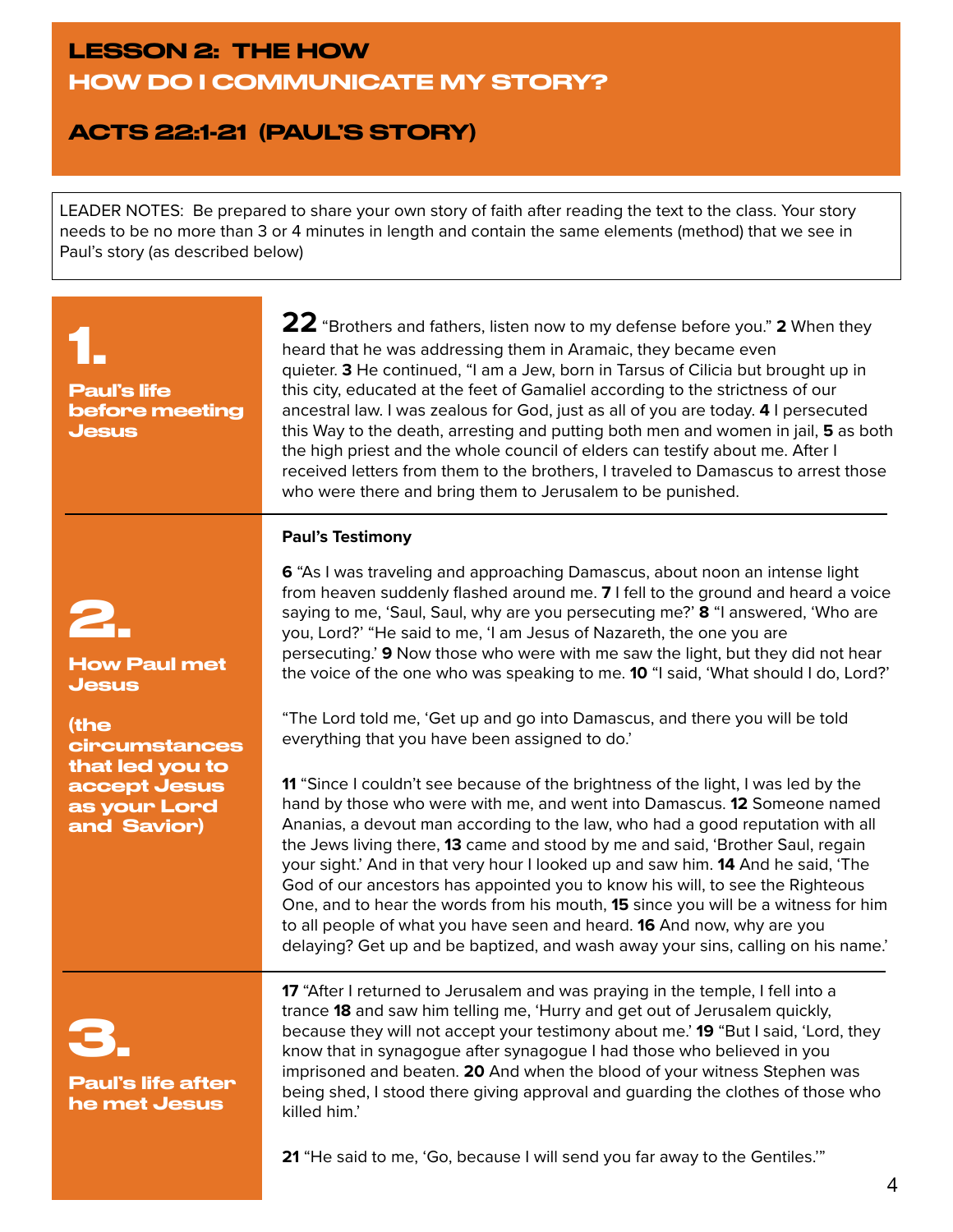Our natural tendency is to be fearful of getting into faith conversations, because we sometimes think that we don't know enough about the Bible, or what if someone asks me a question that I don't know the answer to. This is common, but that is why YOUR STORY is so great. It is your story, it is how you came to know Jesus and what He has done for you.

Paul's story is no different. His life was a mess before he met Jesus on that road to Damascus. Jesus met him right where he was…sin and all. After receiving the forgiveness that comes from Jesus, Jesus put Paul on a new course of life that would Glorify God.

# THE IMPORTANCE OF YOUR STORY

You should be able to share your story in about 3 minutes. It should be personal and point towards the redemptive sacrifice of Jesus. Remember, you heard the Gospel message from someone and it changed your life forever. Your testimony of victory in Christ is a Gospel message someone needs to hear! Be prepared.

I Peter 3:15, "But in your hearts set apart Christ as Lord. **Always be prepared to give an answer to everyone who asks you to give the reason for the hope that you have**. But do this with gentleness and respect,"

Be sure to pray before you write out your story of how you came to know Jesus. The power of the Holy Spirit is greater then your words and you want everyone who hears your story to hear the Holy Spirit as He points them to the cross of Christ.

**Special Note: It is NOT your job to save anyone. That is the role of the Holy Spirit. Our job is to be a messenger of the hope we have found in Jesus and invite people to believe. Jesus said, "I am the way, the truth and the life, no one comes to the Father except through me."** 



## Q **Questions**

1.Why do you think your story of faith is important?

- 2. What is your greatest fear in sharing your faith and why?
- 3. Jesus says in Luke 10:2, "… The harvest is abundant but the workers are few. Therefore, pray to the Lord of the harvest to send out workers into His harvest." Who do you think He is asking to be workers and why would He ask you?

\_\_\_\_\_\_\_\_\_\_\_\_\_\_\_\_\_\_\_\_\_\_\_\_\_\_\_\_\_\_\_\_\_\_\_\_\_\_\_\_\_\_\_\_\_\_\_\_\_\_\_\_\_\_\_\_\_\_\_\_\_\_\_\_\_\_\_\_\_\_\_\_\_\_\_\_\_

\_\_\_\_\_\_\_\_\_\_\_\_\_\_\_\_\_\_\_\_\_\_\_\_\_\_\_\_\_\_\_\_\_\_\_\_\_\_\_\_\_\_\_\_\_\_\_\_\_\_\_\_\_\_\_\_\_\_\_\_\_\_\_\_\_\_\_\_\_\_\_\_\_\_\_\_\_

\_\_\_\_\_\_\_\_\_\_\_\_\_\_\_\_\_\_\_\_\_\_\_\_\_\_\_\_\_\_\_\_\_\_\_\_\_\_\_\_\_\_\_\_\_\_\_\_\_\_\_\_\_\_\_\_\_\_\_\_\_\_\_\_\_\_\_\_\_\_\_\_\_\_\_\_\_

\_\_\_\_\_\_\_\_\_\_\_\_\_\_\_\_\_\_\_\_\_\_\_\_\_\_\_\_\_\_\_\_\_\_\_\_\_\_\_\_\_\_\_\_\_\_\_\_\_\_\_\_\_\_\_\_\_\_\_\_\_\_\_\_\_\_\_\_\_\_\_\_\_\_\_\_\_

\_\_\_\_\_\_\_\_\_\_\_\_\_\_\_\_\_\_\_\_\_\_\_\_\_\_\_\_\_\_\_\_\_\_\_\_\_\_\_\_\_\_\_\_\_\_\_\_\_\_\_\_\_\_\_\_\_\_\_\_\_\_\_\_\_\_\_\_\_\_\_\_\_\_\_\_\_

\_\_\_\_\_\_\_\_\_\_\_\_\_\_\_\_\_\_\_\_\_\_\_\_\_\_\_\_\_\_\_\_\_\_\_\_\_\_\_\_\_\_\_\_\_\_\_\_\_\_\_\_\_\_\_\_\_\_\_\_\_\_\_\_\_\_

4. In our culture today (here in the deep south), who do we feel is responsible for making sure the Gospel of Jesus is shared? \_ If you put the pastor of the local church, what might be wrong with that answer?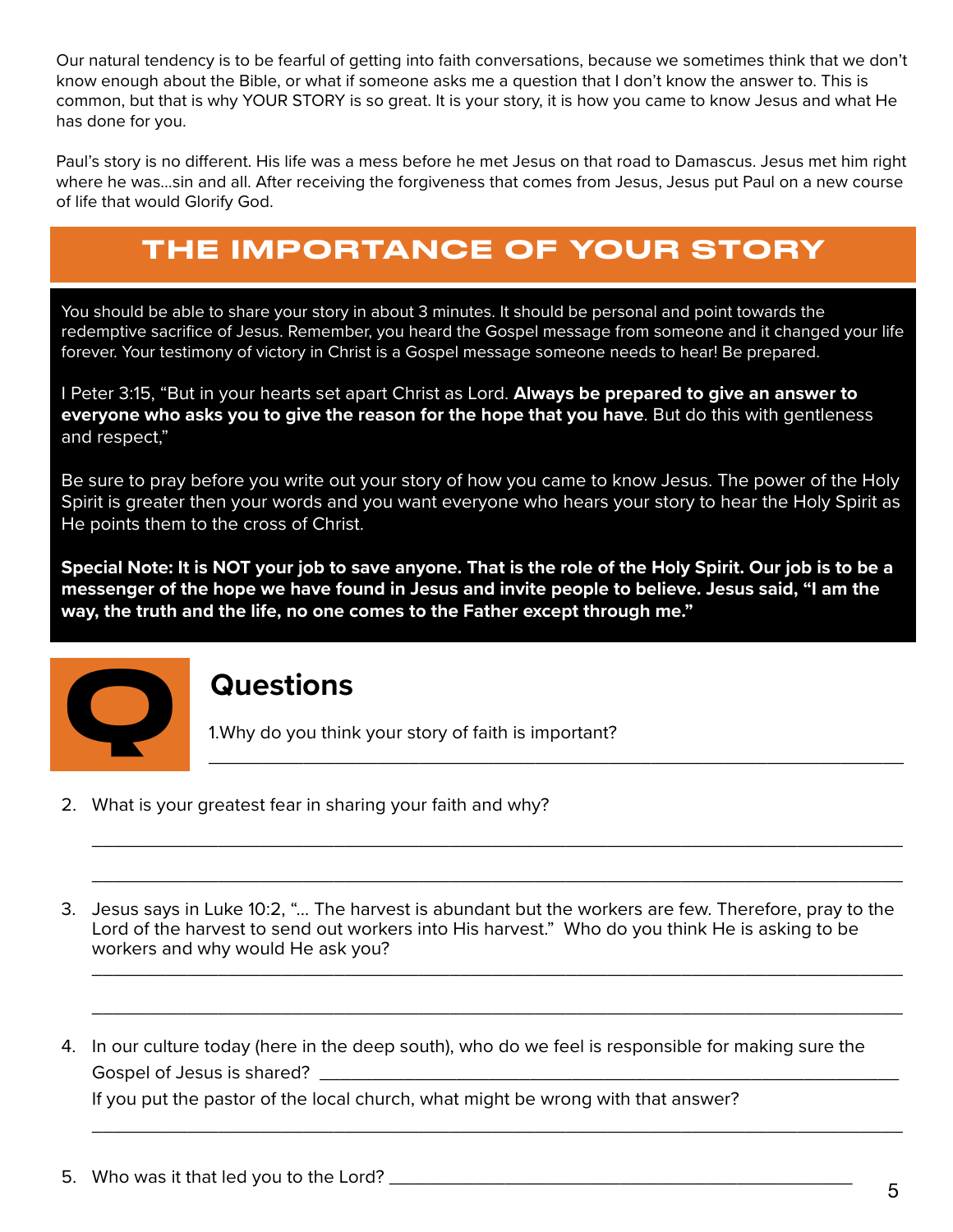

#### **YOUR LIFE BEFORE JESUS** (Acts 22:1-5)

- You may be like me, there was not a lot of "mess" in my life prior to meeting Jesus. I was 7 years old when my uncle asked me if I wanted to ask Jesus into my heart and forgive me of my sins. But, there was so much that led up to me understanding my sin and why Jesus had to go to the cross and die for my sins. My grandparents and family took me to church at an early age, we sang hymns, we learned all the great Bible stories and we learned that Jesus died for my sin.
- You may have had a very difficult "pre-Jesus" and the conviction of the Holy Spirit in your life was big and it took someone caring enough about you to share the good news of hope we have in Jesus to overcome this world and everything in it.

**Write down what life looked like prior to trusting in Jesus. Don't make it complicated and share what is appropriate. Some things don't need to be said, but a picture of your lostness is needed.**

\_\_\_\_\_\_\_\_\_\_\_\_\_\_\_\_\_\_\_\_\_\_\_\_\_\_\_\_\_\_\_\_\_\_\_\_\_\_\_\_\_\_\_\_\_\_\_\_\_\_\_\_\_\_\_\_\_\_\_\_\_\_\_\_\_\_\_\_\_\_\_\_\_\_ \_\_\_\_\_\_\_\_\_\_\_\_\_\_\_\_\_\_\_\_\_\_\_\_\_\_\_\_\_\_\_\_\_\_\_\_\_\_\_\_\_\_\_\_\_\_\_\_\_\_\_\_\_\_\_\_\_\_\_\_\_\_\_\_\_\_\_\_\_\_\_\_\_\_ \_\_\_\_\_\_\_\_\_\_\_\_\_\_\_\_\_\_\_\_\_\_\_\_\_\_\_\_\_\_\_\_\_\_\_\_\_\_\_\_\_\_\_\_\_\_\_\_\_\_\_\_\_\_\_\_\_\_\_\_\_\_\_\_\_\_\_\_\_\_\_\_\_\_



**Question**<br>Before accepting Jesus, what were the most important things to you?



#### **HOW YOU CAME TO TRUST IN JESUS** (Acts 22:6-16)

- Everyone's story is a little different, but the one thing we all have in common is that point in time where we said yes to Jesus and we were forgiven of our sin.
- Some came to trust in Jesus at a church camp and you felt the moving of the Holy Spirit on your life and you surrendered to Him. For some it may have been a church revival and you felt the word of God pierce your heart with truth and reveal your lostness. For some it was a gentle voice at home and God spoke to you and you knew you needed Him.

**Write down what circumstances led you to an understanding that you needed a Savior to forgive you from your sins and give you eternal life.** 

Whatever that looks like for you, communicate the circumstances surrounding the conviction of the Holy Spirit in your life and your response to that conviction.

\_\_\_\_\_\_\_\_\_\_\_\_\_\_\_\_\_\_\_\_\_\_\_\_\_\_\_\_\_\_\_\_\_\_\_\_\_\_\_\_\_\_\_\_\_\_\_\_\_\_\_\_\_\_\_\_\_\_\_\_\_\_\_\_\_\_\_\_\_\_\_\_\_\_ \_\_\_\_\_\_\_\_\_\_\_\_\_\_\_\_\_\_\_\_\_\_\_\_\_\_\_\_\_\_\_\_\_\_\_\_\_\_\_\_\_\_\_\_\_\_\_\_\_\_\_\_\_\_\_\_\_\_\_\_\_\_\_\_\_\_\_\_\_\_\_\_\_\_



**Question**<br>What part of John 3:16 resonates the most with you trusting in Jesus?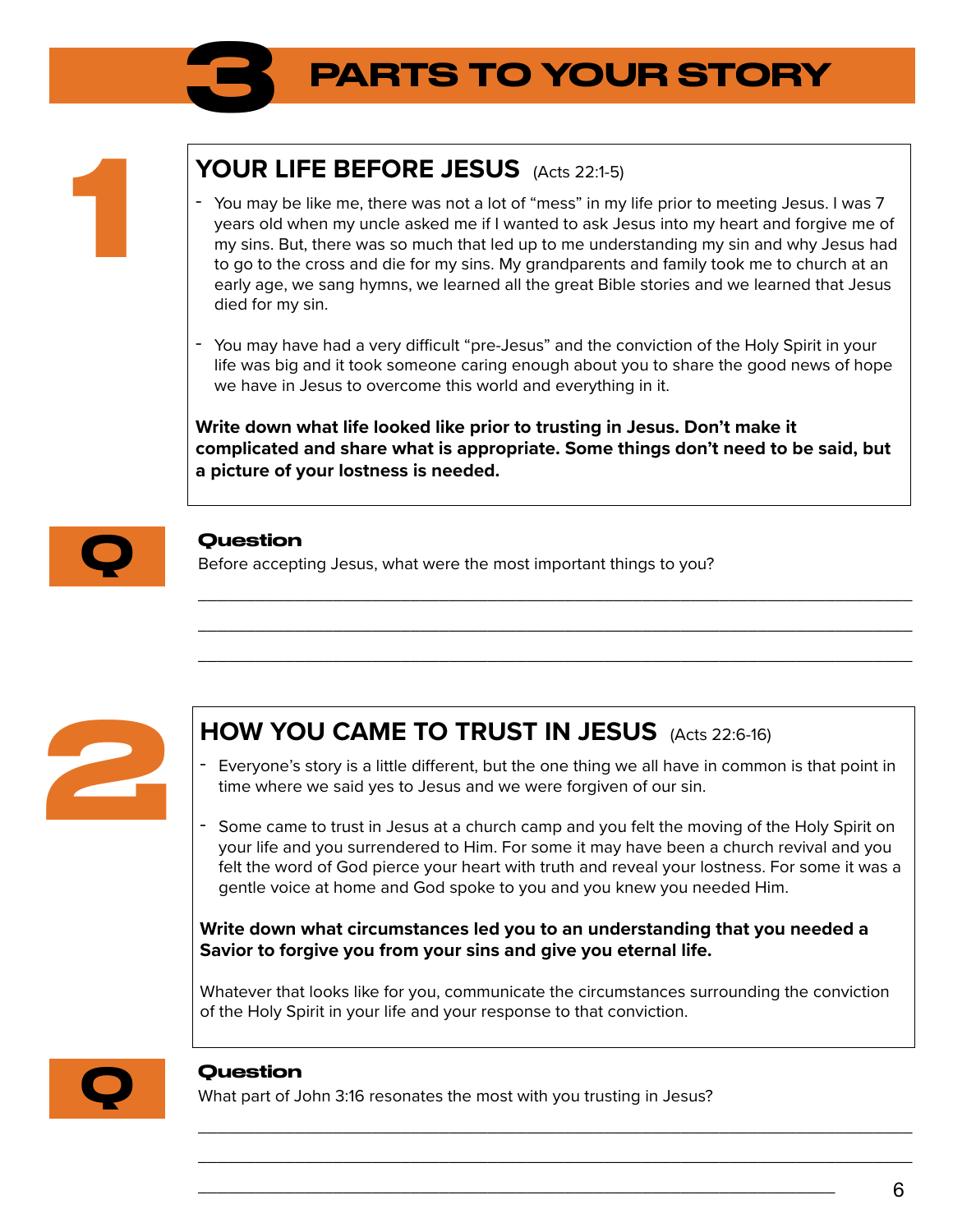

### **YOUR LIFE SINCE MEETING JESUS** (Acts 22:17-21)

- Paul's life took a 180 degree turn as he went from persecuting the church to planting churches. His change was evident and obvious. For some of you, that change may have been huge, for others, who got saved early in life and that change may not have been so huge.
- Your walk with Christ has all kinds of challenges that you could include with your story. Describe your trials and temptations and how Christ has helped you through them.

**The important thing is that you talk about the goodness of Jesus in your life and how He has given you new perspectives and opportunities to impact the lives around you. We have a hope that cannot be taken away.** 

Rom 8:37-39, "… in all these things we are more than victorious through Him who loved us. For I am persuaded that not even death or life, angels or rulers, things present or things to come, hostile powers, height or depth, **or any other created thing will have the power to separate us from the love of God that is in Christ Jesus our Lord**."

Because of Christ living in our hearts, we have a hope and future that can never be taken.



#### **Question**

2 Cor 5:17 says, "Therefore, if anyone is in Christ, he is a new creation, old things have passed away, and look, new things have come." **What "things have passed away" and what things are new in your life**?

\_\_\_\_\_\_\_\_\_\_\_\_\_\_\_\_\_\_\_\_\_\_\_\_\_\_\_\_\_\_\_\_\_\_\_\_\_\_\_\_\_\_\_\_\_\_\_\_\_\_\_\_\_\_\_\_\_\_\_\_\_\_\_\_\_\_\_\_\_\_\_\_\_\_

\_\_\_\_\_\_\_\_\_\_\_\_\_\_\_\_\_\_\_\_\_\_\_\_\_\_\_\_\_\_\_\_\_\_\_\_\_\_\_\_\_\_\_\_\_\_\_\_\_\_\_\_\_\_\_\_\_\_\_\_\_\_\_\_\_\_\_\_\_\_\_\_\_\_

\_\_\_\_\_\_\_\_\_\_\_\_\_\_\_\_\_\_\_\_\_\_\_\_\_\_\_\_\_\_\_\_\_\_\_\_\_\_\_\_\_\_\_\_\_\_\_\_\_\_\_\_\_\_\_\_\_\_\_\_\_\_\_\_\_\_\_\_\_\_\_\_\_\_

\_\_\_\_\_\_\_\_\_\_\_\_\_\_\_\_\_\_\_\_\_\_\_\_\_\_\_\_\_\_\_\_\_\_\_\_\_\_\_\_\_\_\_\_\_\_\_\_\_\_\_\_\_\_\_\_\_\_\_\_\_\_\_\_\_\_\_\_\_\_\_\_\_\_

\_\_\_\_\_\_\_\_\_\_\_\_\_\_\_\_\_\_\_\_\_\_\_\_\_\_\_\_\_\_\_\_\_\_\_\_\_\_\_\_\_\_\_\_\_\_\_\_\_\_\_\_\_\_\_\_\_\_\_\_\_\_\_\_\_\_\_\_\_\_\_\_\_\_



#### Homework: **This is really key to NEXT WEEK**

Write on paper YOUR STORY. Have the 3 parts we just walked through and keep it around 3 minutes. Don't worry if it is rough or unfinished, the important thing is to DO IT. Your STORY is important, because it tells the story of Jesus.

- \* Bring your Homework to class next week!
- \* Don't be afraid of coming next week. No one is going to put you on the spot
- \* Life Groups should be a really "SAFE" place to share YOUR STORY.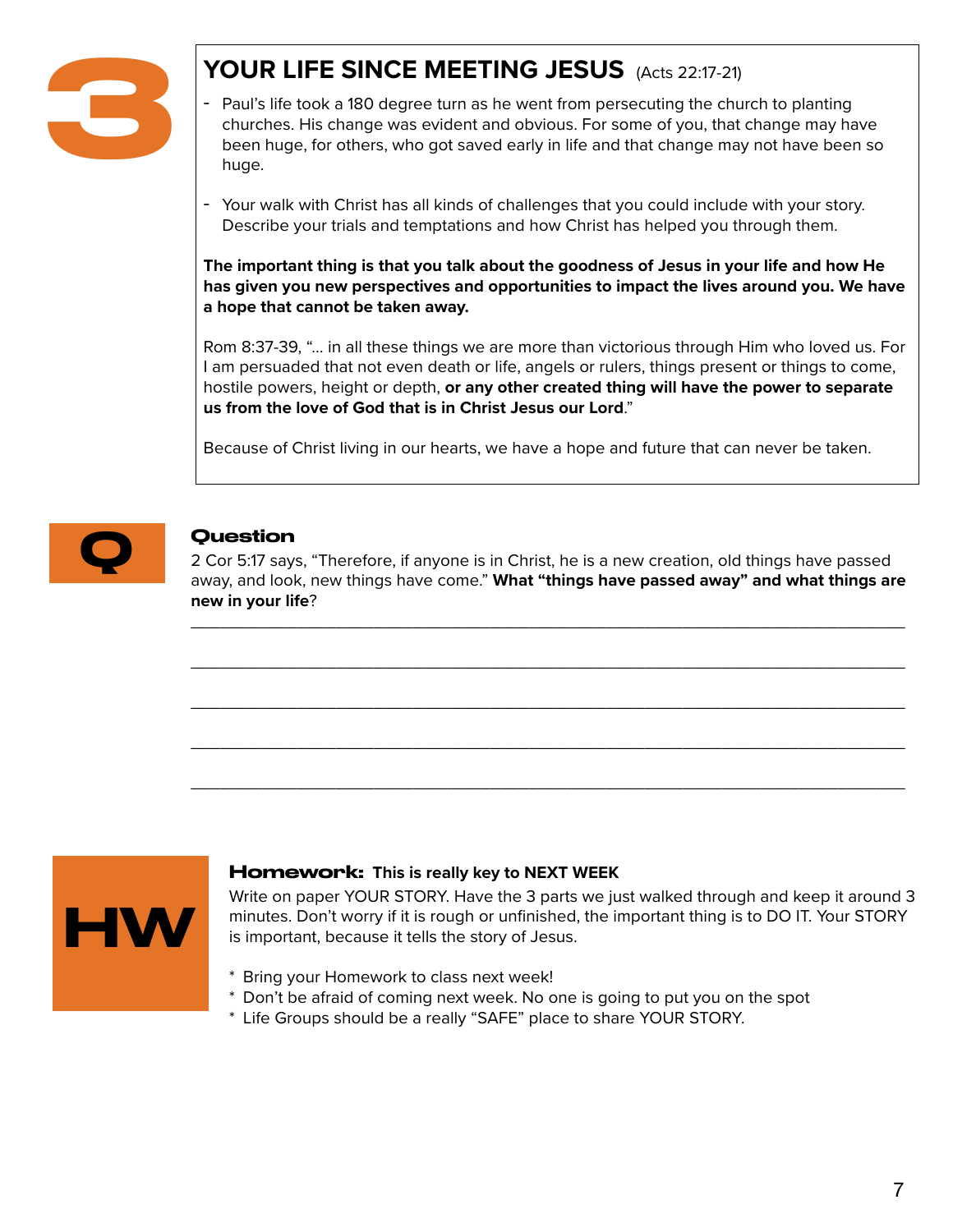#### LESSON 3: THE TELLING OF YOUR STORY WE CALL THIS PRACTICE AND YES WE ARE TALKING ABOUT PRACTICE AND NOT A GAME! :-)

#### It doesn't have to be perfect…This is Role Playing

**LEADER NOTE:** The hard part about today's exercise is that it is purely practical. We are wanting people in the class to share their stories and they are going to be hesitant. You DON'T want to put people in front of the whole class. Break your class into groups of 2, 3 or 4. No more than 4. The smaller the better. It could be just a husband and wife sharing their stories with each other.

If we are afraid of sharing our stories with people we know, we will never share our stories with people we barely know. That is why practice is so important. You may want to hand pick a few people in your group that you know would be willing to share their story and place them strategically in the groups. Once one person shares, it is easier for the next person.

Celebrate each story in the groups.

On this day, there will be people of all age groups sharing their stories throughout the church! How great is that!

#### A few things you can do to ease the anxiety!



Pray the entire week that the Holy Spirit would go in front of everyone.

Start the class off with a co-leader or someone that you have pre-selected to share their story, before breaking everyone up into smaller groups.



If you have people who did not do the homework (which may be a lot), they may be willing to share the circumstances surrounding their accepting Christ. A simple Testimony!

#### The Objective of learning how to share your story.

We live in a time where we have a generation that don't go to church, simply because they never did. They don't see a need for Jesus or God in their lives. They literally don't know of Him.

Paul writes these words in Romans 10:13-15, "For everyone who calls on the name of the Lord will be saved. But how can they call on Him they have not believed in? And how can they believe without hearing about Him? and how can they hear without a preacher? And how can they preach unless they are sent?"

That word "preacher" in the Greek means; someone who is a herald or someone who makes a proclamation. In other words, that applies to us as "ambassadors". **We are the herald's proclaiming Jesus.**

Of all things a Christian could do, being prepared to share YOUR STORY of coming to know Jesus, should be near the TOP. It gives a follower of Christ, a major tool to IMPACT the world that God has placed them in. **It is practical, personal and powerful. Let's make it a priority!**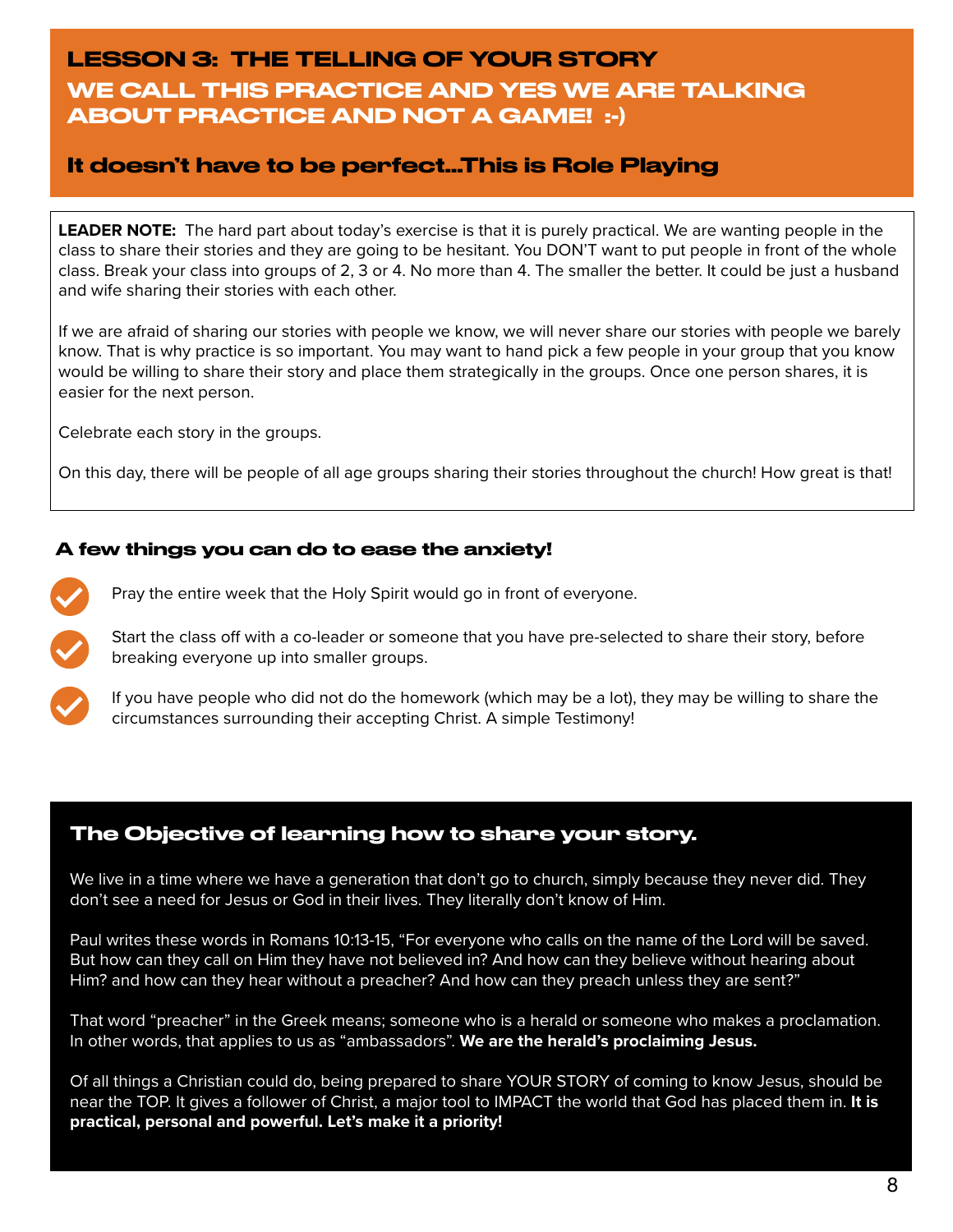#### LESSON 4: STARTERS, OBJECTIONS & QUESTIONS

How do I even start a conversation, or what happens when someone asks me questions about my faith and I don't know the answer? What happens if they disagree with me? How do I respond?

**LEADER NOTE:** Take some time at the beginning of the class to review last week's sharing of the stories and celebrate them. You may have someone who would like to share this week.

**Have members of your class read through these verses before talking through the lesson.**

MKDHAIRDING<br>CDMCD

 $\overline{\mathbf{r}}$ 

U

**KDHDL** 

Ш

- *1. "Fear not, for I am with you; be not dismayed, for I am your God. I will strengthen you, I will help you, I will uphold you with my righteous right hand."* Isaiah 41:10 *2. "…For he has said, 'I will never leave you nor forsake you.' So we can confidently* 
	- *say, 'The Lord is my helper; I will not fear; what can man do to me?'"* Hebrews 13:5b-6
- *3. "For God gave us a spirit not of fear but of power and love and self-control."*2 Timothy 1:7
- *4. "Even though I walk through the valley of the shadow of death, I will fear no evil, for you are with me; your rod and your sta*ff*, they comfort me."* Psalm 23:4
- *5. "Be strong and courageous. Do not fear or be in dread of them, for it is the LORD your God who goes with you. He will not leave you or forsake you."*  Deut. 31:6
- *6. "Peace I leave with you; my peace I give to you. Not as the world gives do I give to you. Let not your hearts be troubled, neither let them be afraid."* John 14:27
- *7. "The LORD is my light and my salvation; whom shall I fear? The LORD is the stronghold of my life; of whom shall I be afraid?"* Psalm 27:1
- *8. "God is our refuge and strength, a very present help in trouble. Therefore we will not fear though the earth gives way, though the mountains be moved into the heart of the sea, though its waters roar and foam, though the mountains tremble at its swelling."* Psalm 46:1-3
- *9. "Cast your burden upon the LORD and He will sustain you; He will never allow the righteous to be shaken."* Psalm 55:22

*10. "He who dwells in the shelter of the Most High will abide in the shadow of the Almighty. I will say to the LORD, 'My refuge and my fortress, my God, in whom I trust.'"* Psalm 91:1-2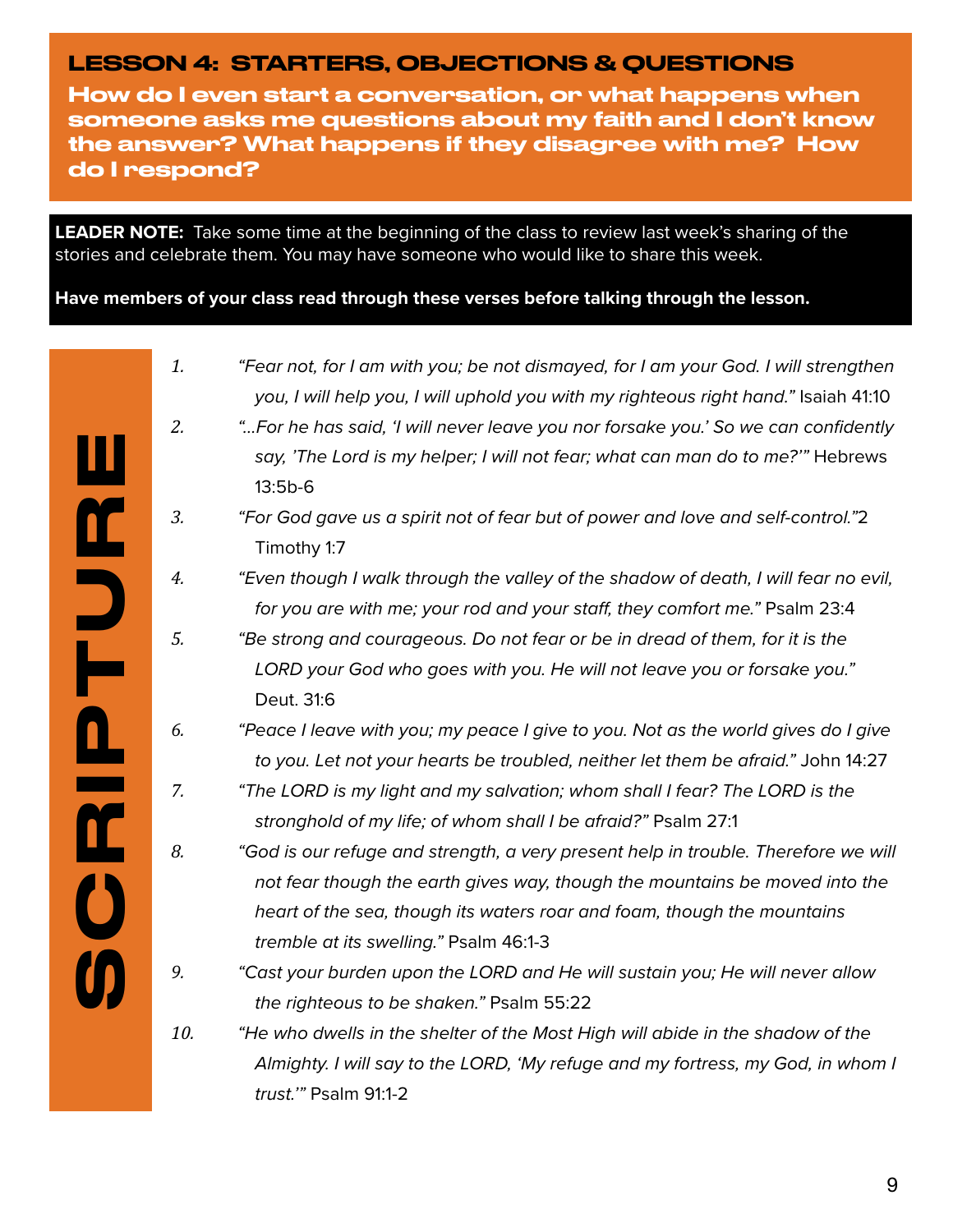# **OMMENTARY**

We can rest in the fact that nothing takes our sovereign God by surprise. Take your fears, worries, and anxieties before God because He cares about them and He desires to lead you through them (1 Peter 5:7; Romans 8:28).

**The truth of God's Word and His promises bridge the gap between the fear you feel and what you know to be true about God and His love for you.** Renewing your mind through the memorization of His Word is the best defense against the fears of this world.

As followers of Christ in today's world, we often let opportunities to share our faith with friends and neighbors slip by without saying a word. The missed chances might come during a backyard conversation with someone who is concerned about a relative's terminal illness, or during a mailbox discussion about a random shooting. We don't know what to say, so we say nothing at all. Or maybe we fail to mention how our relationship with Jesus impacts the way we view personal tragedies or current events because we are afraid of being rejected, of not having all the answers, or being dubbed a religious fanatic.

But it doesn't have to be that way. **Sharing your faith is not a cookie-cutter experience – what works for me might not work for you. But we all have one thing in common – we once were blind and now we see.** And we need to be able to share that in a way that is not confrontational, that is comfortable, that exalts Christ.

**Spending time in prayer and Bible reading is the antidote to the fear that keeps many people from talking about Christ. The more time we spend in the Word, the more confident we will be going to our neighbors.** If we were to summarize the Bible, we would summarize it in the word "relationship" – love God and love others.

We need to keep that vertical connection so we can go horizontal with confidence. Besides the fear factor, people also fail to share their faith at work because they have not made it a priority. They let schedules and projects crowd out relationships. They focus more on the risks like rejection, that accompany sharing their faith, rather than on the joy of helping someone receive the gift of eternal life.

Before you open your mouth to say one word about Christ, you must make sure your habits and lifestyle match what you're about to say. If, for example, you're consistently screaming at your spouse and kids in the backyard, anything you say about Jesus will fall on cynical ears. But if you are kind and humble and handle stress graciously (especially in the backyard) your words will be credible.

Once your actions match your message, you can begin "raising the flag" about your faith. This includes things like praying before meals on the back deck, telling your next-door neighbor that you have peace about a serious illness because you know God is in control; or displaying a very humble and approachable spirit when going about your day.

These "flags" show your neighbors that your faith is important to you. They also open doors that could lead to your personal testimony. I recommend that all believers prepare a brief testimony that includes three key points – their lifestyle before they met Christ, how they found Jesus, and what it means to have Christ in their life today. **"People can debate religion all they want, but they can't debate your personal testimony."** Share it!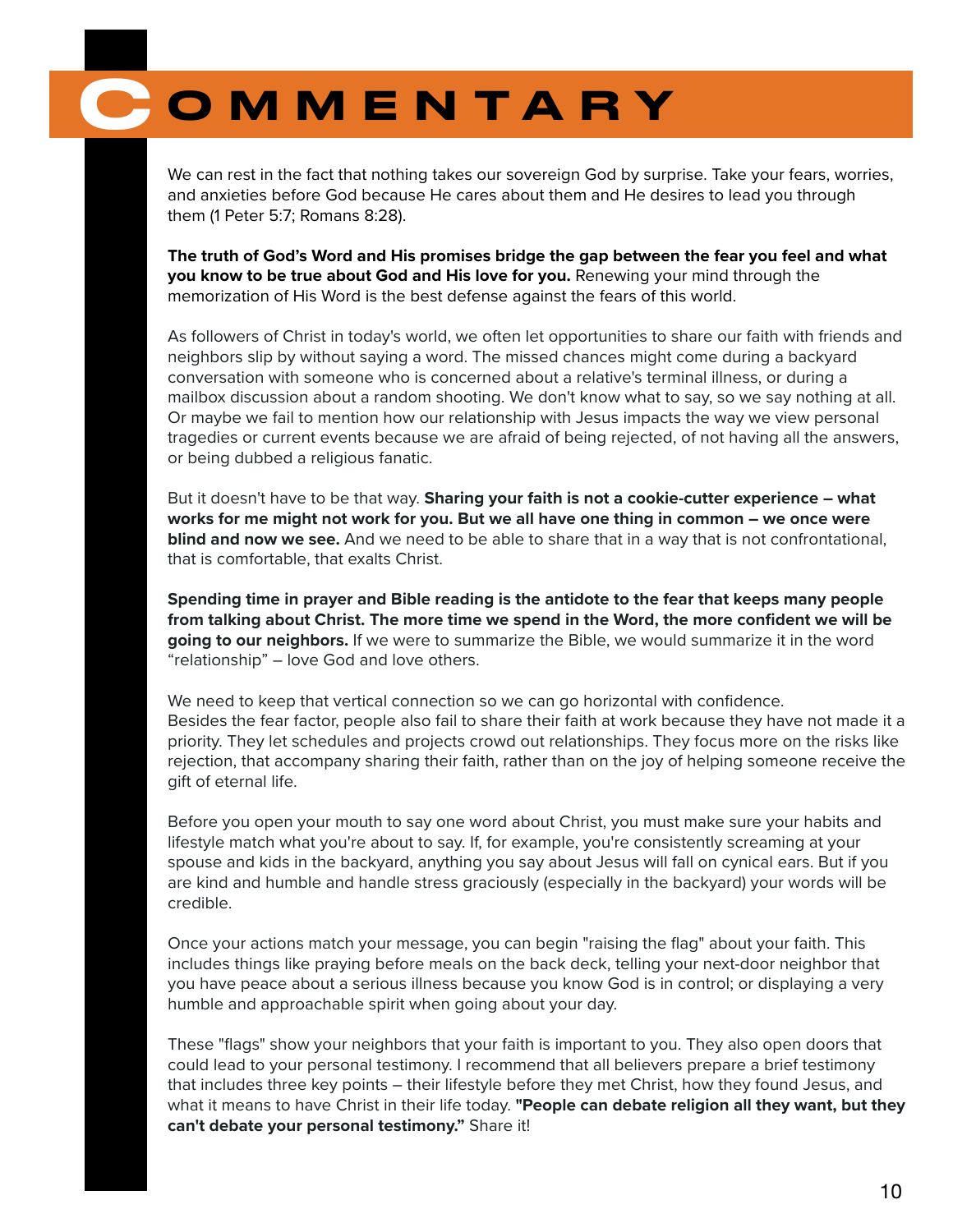# TIPS FOR SHARING YOUR FAITH

#### **The following tips will help as you prepare to share with your neighbors**

#### 1. *Develop a list of people with whom you want to share your faith.*

2. *Look for common ground.*

3. *Look for God to open doors.*

4. *Encourage people to consider the risks and rewards of a personal relationship with Christ, rather than focusing on do's and don'ts.*

- 5. *Don't pretend to have all the answers.*
- 6. *Remember that you may be a seed-planter.*
- 7. *Immerse yourself in prayer and Bible study in preparation.*

#### Internal Challenges in sharing the Gospel

Our feelings of inadequacy to share the gospel is found largely in the emotion of fear. Fear often suppresses the believers' zeal to let others know about Jesus.

What are we afraid of? Our fears customarily stem from the dread of rejection – due to our own insecurities.

Timothy was also in this situation when Paul wrote the second letter to him. Timothy was young and Paul, his mentor, was in prison. So, Paul, in his letter, wrote Timothy in 2 Timothy 1:7-8

*"For God has not given us a spirit of fear and timidity, but of power, love, and self-discipline. So never be ashamed to tell others about our Lord. And don't be ashamed of me, either, even though I'm in prison for him."*

You have the spirit of God in you, and He's not timid. Do not be afraid, this gospel message holds the key to liberate humankind. So, go and share it boldly.

Sharing the gospel message requires some basic communication skills. Though we rely on the Holy Spirit, it's prudent to arm yourself with the necessary tools for starting conversations.

Paul took advantage of an altar inscription in Athens to engage the Epicurean and Stoic philosophers.

The Samaritan woman was engaged in a conversation that led to the salvation of a community by Jesus. Jesus found a common ground, and keyed into it.

You, too, can look for opportunities, or common grounds for sharing the gospel of Jesus. Such opportunities abound in public places, like your neighborhood.

**The gospel of Jesus Christ is** *the power of God for the salvation of everyone who believes* **– the hope of the world hangs on it** (Rom 1:16).

#### NOTES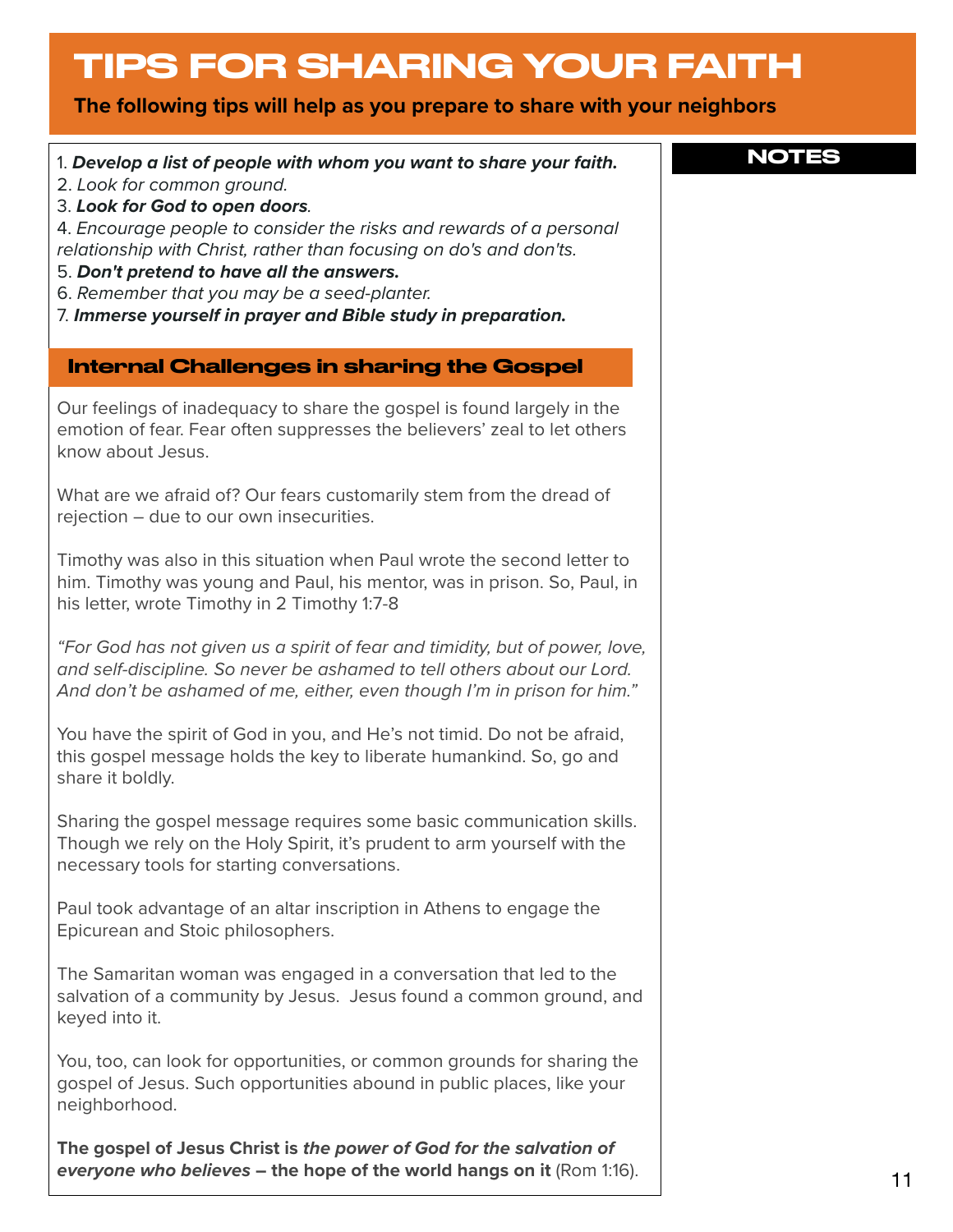## EXTERNAL CHALLENGES

The church, since the time of Paul, has had to confront philosophies that challenge God's existence, and deny Jesus as Deity. In the age of information (and knowledge), this is one major challenge to sharing the gospel of Christ.

It has become expedient for the believers to equip themselves with knowledge to confront this challenge.



#### **Peter's A0dmonition**

*"But in your hearts set apart Christ as Lord. Always be prepared to give an answer to everyone who asks you to give the reason for the hope that you have. But do this with gentleness and respect…"* 1 Peter 3:15 (NIV)

In a 2018 report by *Open Doors USA*, a total of fifty countries were listed (identified) where it is most dangerous to be a follower of Jesus. Nations are becoming more and more hostile to the gospel.

With increasing exposure to torture, imprisonment, loss of home and assets, rape, and death, Christians remain one of the most persecuted religious groups.



Despite these, our resolve to share the gospel must be firm. Remember The Great Commission?

#### **Commit to Share the Gospel with Your Neighbors**

As daunting as the outlined challenges may be, they are offshoots of a bigger challenge. If our love for sinners is true, and your conviction in the gospel as the only means of salvation is real, nothing should hinder you from taking the time to walk across the street or talk across a fence. Do you love the world (unsaved people) as much as you've enjoyed God's love? What's your conviction about the gospel? Do you believe it is God's power unto salvation to everyone that believes?

\*You will never share with someone who doesn't need salvation. \*You will never share with someone who God does not love. \*You will never share with someone who God has not already prepared. \*You will never share with someone who wouldn't be better off saved.

It's time to take it to the streets!

#### GREAT BIBLE VERSES ABOUT SHARING THE GOSPEL

[Matthew 5:13-16](https://www.biblegateway.com/passage/?search=Matthew+5:13-16&ve) [Matthew 28:16-20](https://www.biblegateway.com/passage/?search=Matthew+28:16-20&version=NRSV%22%20%5Ct%20%22_blank) [Acts 1:1-8](https://www.biblegateway.com/passage/?search=Acts+1:1-8&version=NRSV%22%20%5Ct%20%22_blank) [Acts 20:35](https://www.biblegateway.com/passage/?search=Acts+20:35&version=NRSV%22%20%5Ct%20%22_blank) [Romans 1:15-17](https://www.biblegateway) [Romans 10:15](https://www.biblegateway.com/passage/?search=Romans+10:15&version=NRSV%22%20%5Ct%20%22_blank) [Romans 15:1-21](https://www.biblegateway.com/passage/?search) [1 Corinthians 1:10-31](https://www.biblegateway.com/passage/?search=Romans+15:1-21&version=NRSV%22%20%5Ct%20%22_blank) [1 Corinthians 9:16-23](https://www.biblegateway.com/passage/?search=1+Corinthian) [2 Corinthians 9:12-14](https://www.biblegateway.com/passage/?search=2%20Corinthians%209:12-14&version=NRSV%22%20%5Ct%20%22_blank) [Ephesians 6:15](https://www.biblegateway.com/passage/?searc) [2 Timothy 4:5](https://www.biblegateway.com/passage/?search=2+Timothy+4:5&version=NRSV%22%20%5Ct%20%22_blank) [1 Peter 2:21](https://www.biblegateway.com/passage/?search=1+Peter+2:21&versi)